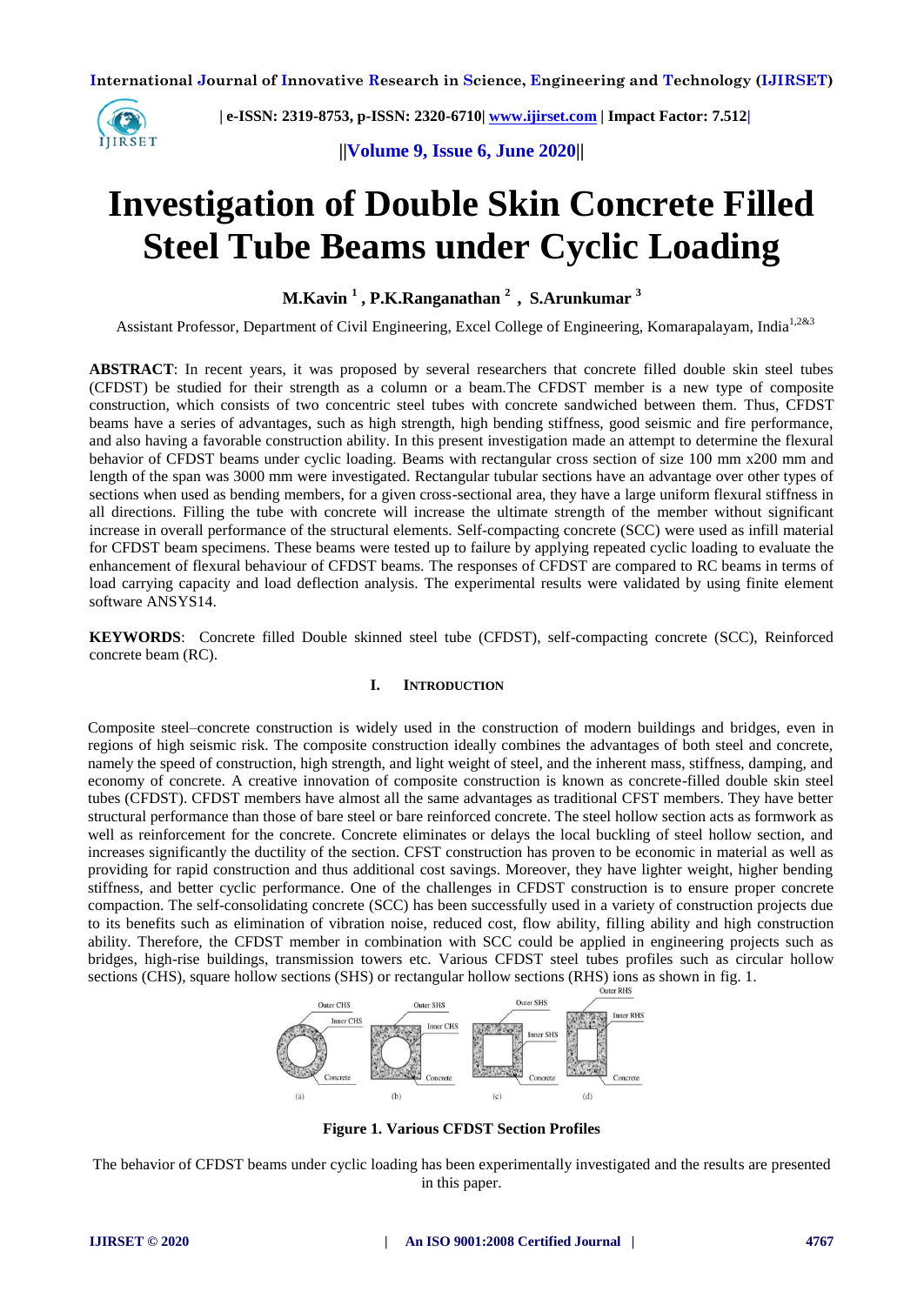

 **| e-ISSN: 2319-8753, p-ISSN: 2320-6710[| www.ijirset.com](http://www.ijirset.com/) | Impact Factor: 7.512|**

# **||Volume 9, Issue 6, June 2020||**

#### **II. PREVIOUS RESEARCH WORKS**

 In recent years, the behavior of CFDST members has been studied by several researchers, such as Wei et al, Yagishita et al, Lin and Tsai, Elchalakani et al, Zhao and Grzebieta, Zhao et al, Han et al, and Tao et al. Reviews of these studies are given by Tao and Han and Han et al. The reviews indicate that almost all CFDST members studied in the literature were fabricated with circular steel tubes or square steel tubes. Only six preliminary tests on thin-walled rectangular CFDST stub columns were reported by Tao et al. , and no CFDST beam or beam–column with rectangular sections was investigated, which is favorable when large major-axis bending moments occur. Most of the research efforts have been made on Behavior of CFDST stub columns, Beam-columns under static and dynamic loading condition with various grades of concrete. Only few researchers reviewed the flexural behavior & fire resistance of CFDST beams (up to 1.3m), under static and dynamic loading conditions. Parameters investigated in most of the researches are Slenderness ratio, Hollow section ratio, confinement factors,  $\frac{d}{t} \& \frac{b}{t}$  ratio, constraining factor, cross area of steel and concrete, type of cross section profile, Poisson's ratio , confinement effect, etc. are investigated.

#### *A.* **Observations on the Actual State of Art**

 From the above review of literatures, illustrates that although substantial research has been conducted on thinwalled rectangular CFDST stub columns and few reports on CFDST beam or beam–column with rectangular sections were investigated. Many research work has been conducted on CFDST beams, columns & beam-columns in terms of flexural loading, axial compression and seismic loading. Only a few researcher made an attempt on CFDST beams (upto 1.3m span) with cyclic loading to study the flexural behavior of CFDST beams where both inner and outer tube as rectangular hollow sections.. This paper also presents the experimental and numerical investigation of RC and CFDST beam with SCC as infill material in terms of load carrying capacity and load deflection behavior.

#### **III. EXPERIMENTAL INVESTIGATION**

#### **A. Material Properties**

#### **1) Rectangular Steel Tube Beam**

Two types of cold-formed rectangular steel tubes (both inner and outer) of size (200 x 100 mm  $\&$  100 x 50 mm) with a measured thickness of 3.2 mm were used. The steel tubes were produced by cold rolling. The nominal dimensions and material properties for the Rectangular hollow section tubes used in the test program are shown in Table 1.SCC is used as infill materials for CFDST beam.

#### Table 1. Tube Dimensions and Material Properties of Steel

1) Reinforced Concrete Beam

| <b>Rectangular Tube</b> | D    | u    |                 | <u>ы</u> | щ          |     |
|-------------------------|------|------|-----------------|----------|------------|-----|
|                         | (mm) | (mm) | (mm)            | (mm)     | $(N/mm^2)$ |     |
| Inner                   | 50   | 100  | $\Omega$<br>J.L | 3000     | $2x10^5$   | 0.3 |
| Outer                   | 100  | 200  | 3.2             | 3000     | $2x10^3$   | 0.3 |

The size of RC beam are 200 X100 mm and length 3000 mm respectively. M30 grade of concrete and its mix proportion is 1:1.16:2.81 with w/c ratio is 0.45 and Fe415 steel were used. 4#nos of 12mm dia rods are used as top and bottom reinforcement and 8mm dia rod are used as stirrups with spacing of 100mm c/c. The reinforcement detailing of beam specimen as shown in fig



ALL DIMENSIONS ARE IN mm

Figure 2 .Reinforcement Detailing for RC Beam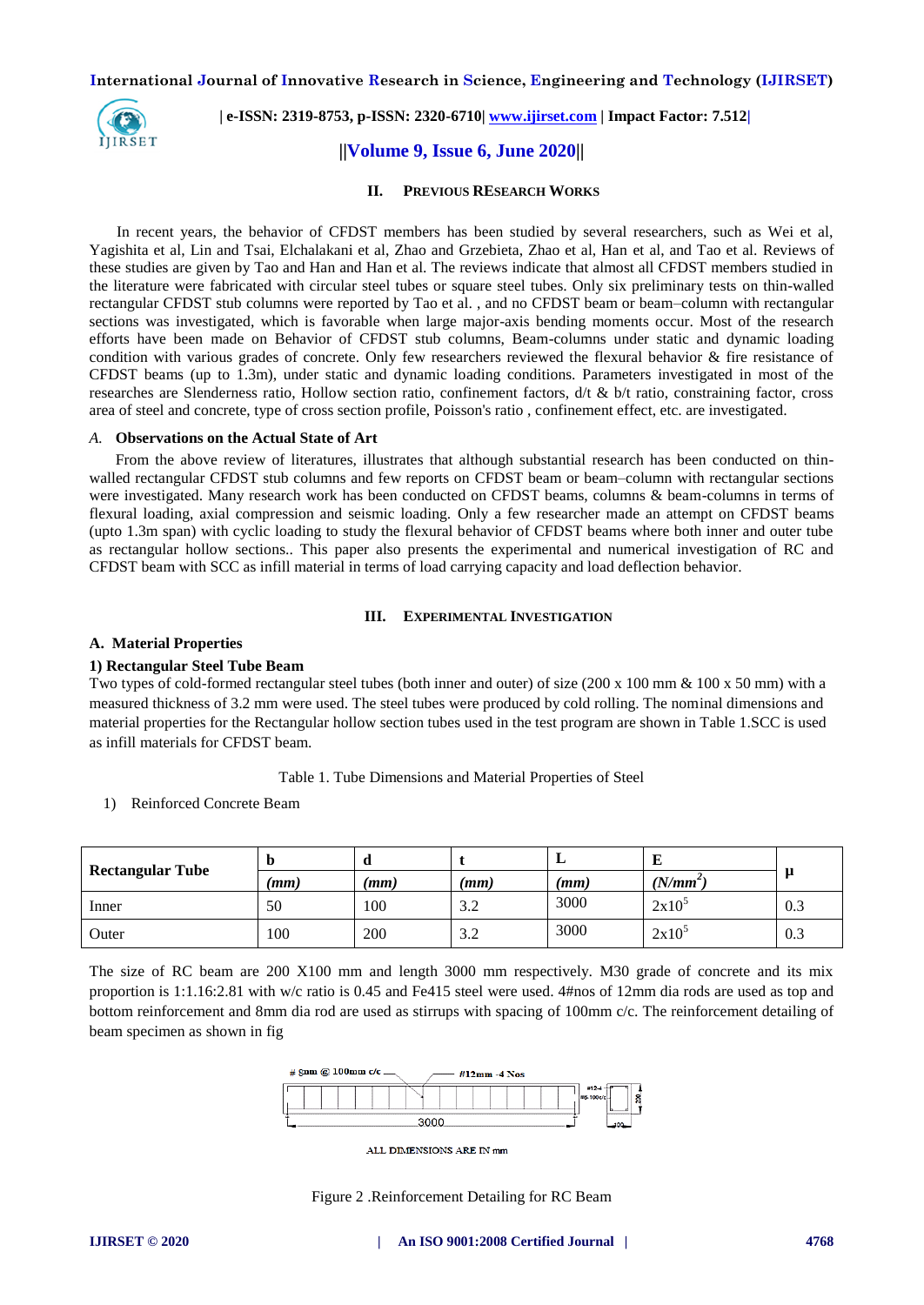

 **| e-ISSN: 2319-8753, p-ISSN: 2320-6710[| www.ijirset.com](http://www.ijirset.com/) | Impact Factor: 7.512|**

**||Volume 9, Issue 6, June 2020||** 

# *B.* **Casting of CFDST and RC Beam Specimens**

Self-Compacting Concrete of mix 1:1.57:2.15 with w/c ratio of 0.45 and coarse aggregate with a maximum size of 12 mm were used for casting of CFDST a beam specimens. SCC mix design satisfies the EFNARC guidelines and fresh properties of concrete as per IS codes. The use of SCC reduce significantly the time of in-fill of the concrete between the steel tubes. For RC beams, M30 grade of concrete mix 1:2.15:1.57 with w/c ratio of 0.5 were used for casting .The companion specimens of three cubes were casted and tested for arriving at the grade of concrete. The excess spilled concrete was then neatly and gently cleaned and the specimens were cured for 28 days in controlled humid condition. After curing period specimens were wiped dry and cleaned. Painting of specimens was done for easy identification of failure pattern. Then, the specimens were subjected to testing.

### *C.* **Test Setup and Procedure**

*The tested beams supported on two roller supports at both ends and a 1,000-kN hydraulic jack bolted to an independent loading frame was used to apply loading on the beams through rigid steel spreader beam.*



 The steel spreader beam was used to deliver two equal concentrated loads to the one third of the span. Load cells were used to measure the applied load with the help of data acquisition system. Moreover, deflection was measured by using LVDTs, at five different locations in each span such as one at midpoint, two at one third span and two at support to measure local buckling & deflection of steel tubes. The applied load, displacements, buckling of steel tubes and strain readings were electronically recorded during the test by using a data acquisition system monitored by a computer. The arrangement for testing of beams as shown in fig 3.

# *D.* **Testing of Beams**

 All the specimens were tested under two point loading condition. The specimen was loaded up to the final failure of the specimens as shown in fig 4 & 5.





Figure 4. Testing of RC Beam Figure 5. Testing of CFDST Beam

# **IV. NUMERICAL INVESTIGATION**

 For many engineering problems analytical solutions are not suitable because of the complexity of the boundary conditions, the material properties and the structure. The finite element method is the representation of a body or a structure by an assemblage of subdivisions. ANSYS 14 is finite element based software which gives good results on analysis of any structural elements.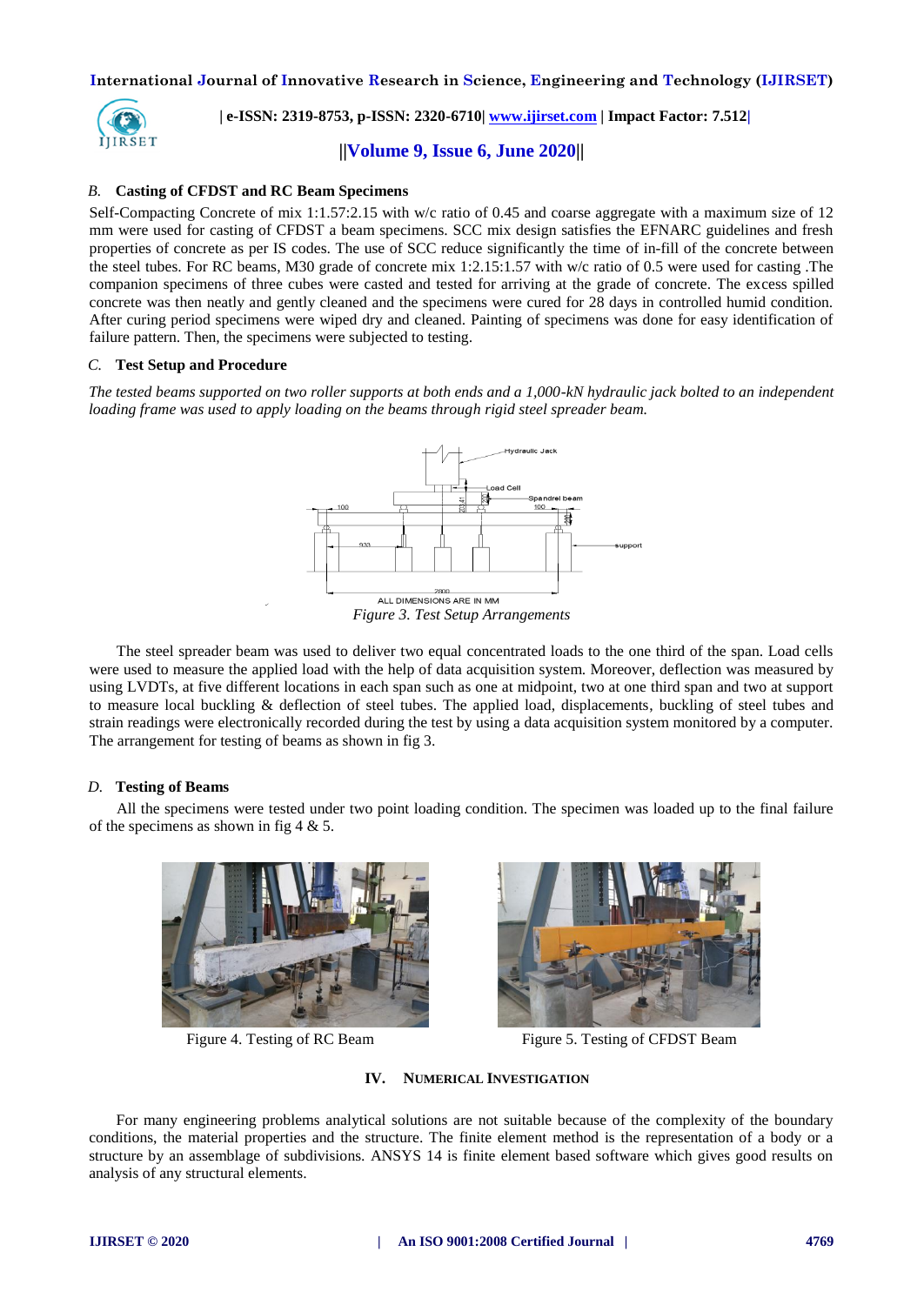

 **| e-ISSN: 2319-8753, p-ISSN: 2320-6710[| www.ijirset.com](http://www.ijirset.com/) | Impact Factor: 7.512|**

**||Volume 9, Issue 6, June 2020||** 

# **A. Model Overview**

The structural analysis program ANSYS 16 Workbench is advance of Ansys APDL were used to construct the FE model of CFDST beam. Steel and concrete material are selected from material library and properties of the materials entered in the property section of the material .All the support conditions are pinned. A rotational degrees of freedom are free and translation Uy is free remaining Ux, Uz are restrained.

3.An two point load was applied over the top surface of the beam. The meshing and deflected of the CFDST beam by using ANSYS14 as shown in fig 6 and 7.





Figure 6. Meshing of CFDST Beam **Figure 7 Deflection of CFDST Beam** by using ANSYS

### **V**. **TEST RESULTS AND DISCUSSIONS**

#### **A. General**

In most of the structures the behavior under flexural loading plays an important role in many applications. An experimental investigation was carried out to study the behavior of flexure RC beam and CFDST beams specimens under cyclic loading. The parameters like first crack load and ultimate load carrying capacity were observed. The results of the investigation were discussed and compared with numerical investigation.

#### **B. Load Deflection Behavior**

The maximum load level was increased. The beam specimen was loaded with two point loading. The specimen must be carefully aligned with the axis of loading device. The load was increased and decreased in each stage. The first crack load for RC beam was found to be 18 kN. The ultimate load carrying capacity of RC beam and CFDST beam was found to be 176 kN whereas the corresponding value for control RC beam were 48 kN. The load deflection curve for RC and CFDST beams were shown in fig 8 & 9 respectively.

 $200$ 

150





Figure 8. Midspan Deflection of CFDST Beam Figure 9 Midspan Deflection Of CFDST Beam

 $25$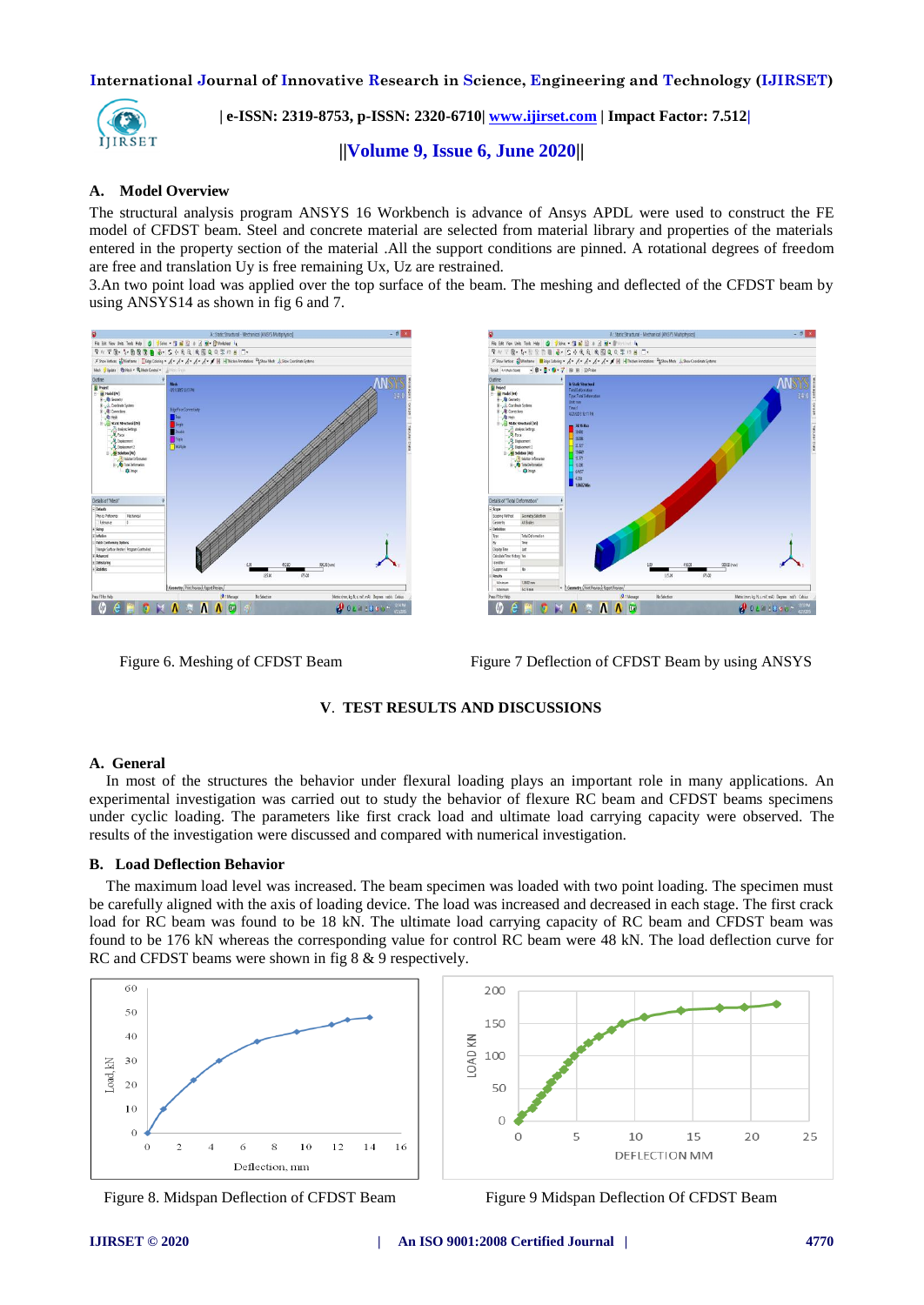

 **| e-ISSN: 2319-8753, p-ISSN: 2320-6710[| www.ijirset.com](http://www.ijirset.com/) | Impact Factor: 7.512|**

**||Volume 9, Issue 6, June 2020||** 

## **C. Cyclic Behavior of RC and CFDST beams**

The beam specimen was tested under cyclic loading condition. The load was increased and decreased in each cycles. For each cycle the load was increased up to 10kN and its decreased to 0kN. Deflection of the specimen is measured for each cycle with the help of LVDT and Data Acquisitions system monitored by computer. CFDST beams carry more number of cycles when compared to RC beams. The behavior and response of RC and CFDST beams under cyclic loading as shown in figure 10, 11 & 12.



Figure 10 Cyclic Response of CFDST Beam



Figure 11 Cyclic Response of RC Beam

#### **D. Behavior and mode of failure**

RC beam and CFDST beam have failed in flexure mode by yielding of steel rod and steel tubes. For RC &CFDST beams, crushing and spalling of concrete takes place after the yielding of steel in tension zone. Behavior of RC & CFDST beams under two point loading are listed below,

1) For RC beam maximum deflection was observed as 14mm under ultimate load of 48 kN. More number of cracks have been observed during final failure of the RC beam specimen

2) For CFDST SCC beam maximum deflection was observed as 24mm under ultimate load of 176 kN. Sounds for crushing of concrete was noted at a load of 156kN.

3) Local buckling of steel tube occurs at the CFDST beam at support area was noted at a load of 156kN.

4) By Numerical investigation the maximum deflection of CFDST SCC beam was observed as 34.mm under the ultimate load of 180kN and experimentally it was 24mm for 180kN.

6) By Experimental investigation the maximum deflection of RC beam was 14.5mm for 50kN.

7) Test results denotes CFDST beam suffers lesser damage as compared to RC beam specimen. The failure pattern of the RC and CFDST beam is shown in fig 13&14.